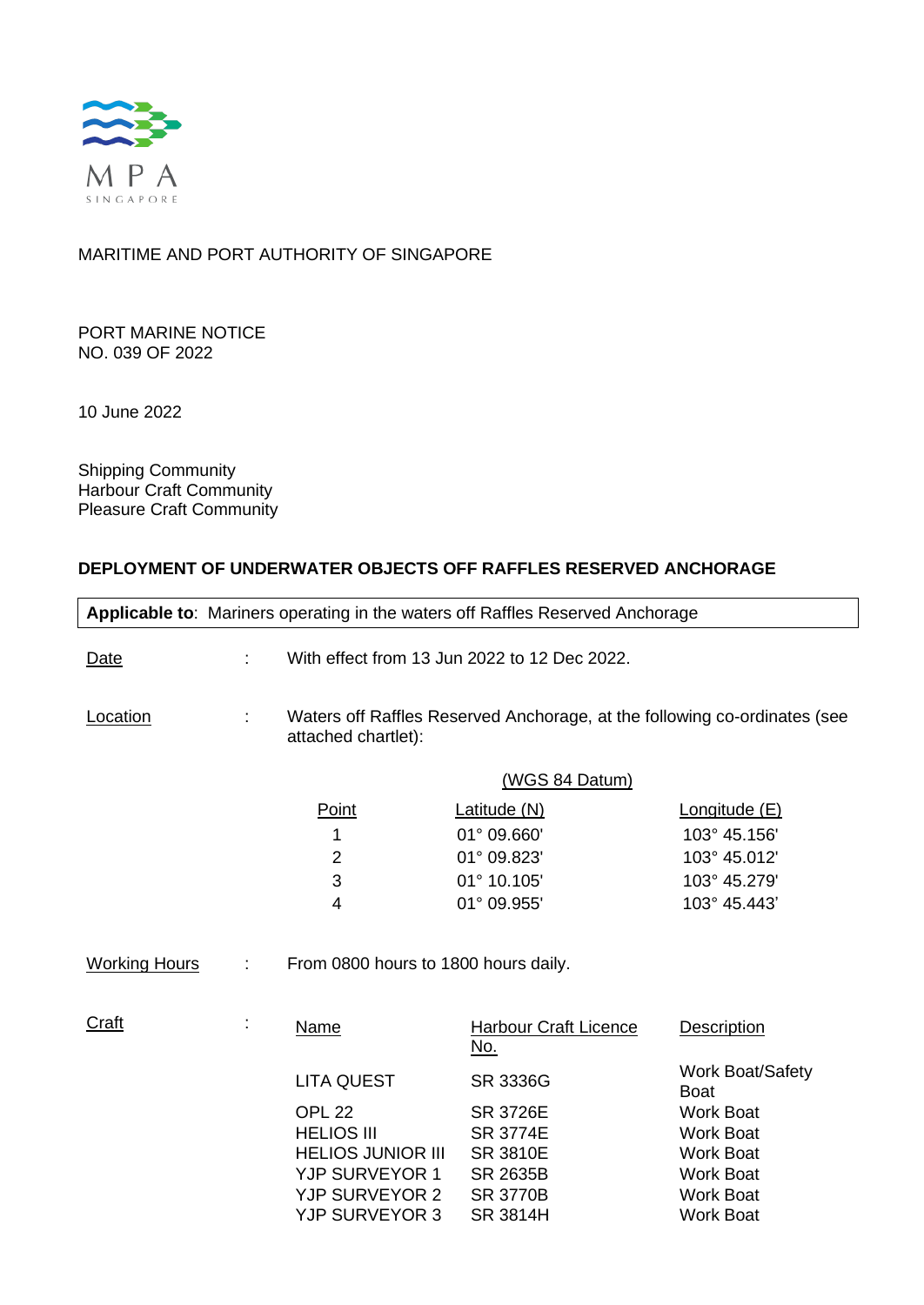|         | YJP SURVEYOR 4 SR 3821J<br>YJP SURVEYOR 5                                                                                                        | <b>SR 3970E</b>                                                                               | <b>Work Boat</b><br><b>Work Boat</b>                                                                                      |  |  |
|---------|--------------------------------------------------------------------------------------------------------------------------------------------------|-----------------------------------------------------------------------------------------------|---------------------------------------------------------------------------------------------------------------------------|--|--|
|         | signals.                                                                                                                                         | These crafts will exhibit the appropriate local and international day                         |                                                                                                                           |  |  |
| Details | The deployment of underwater objects will be carried out by divers<br>deployed from the work boats.                                              |                                                                                               |                                                                                                                           |  |  |
|         | works.                                                                                                                                           | A safety boat will be deployed in the vicinity to warn other crafts about the                 |                                                                                                                           |  |  |
|         | Further enquires relating to the project can be directed to Mr Oscar Poh,<br>Project Manager, at Tel: 8500 8583 (email: oscarpoh@stengg.com.sg). |                                                                                               |                                                                                                                           |  |  |
| Caution | When in the vicinity of the working area, mariners are reminded to:<br>÷                                                                         |                                                                                               |                                                                                                                           |  |  |
|         | Maintain a proper lookout;<br>b)<br>C)<br>and                                                                                                    | a) Keep well clear of the working area;<br>Proceed at a safe speed and navigate with caution; | d) Maintain a listening watch on VHF Channel 68 (West Control);<br>e) Communicate with West Control on VHF Channel 68 for |  |  |

**e) Communicate with West Control on VHF Channel 68 for assistance, if required.**

Please call Capt. Ong Ee Chong Tel: 6325 2473 or Marine Safety Control Centre (MSCC) Duty Officer Tel: 6325 2488/2489 for clarification on this Port Marine Notice.

CAPT CHONG JIA CHYUAN PORT MASTER MARITIME AND PORT AUTHORITY OF SINGAPORE